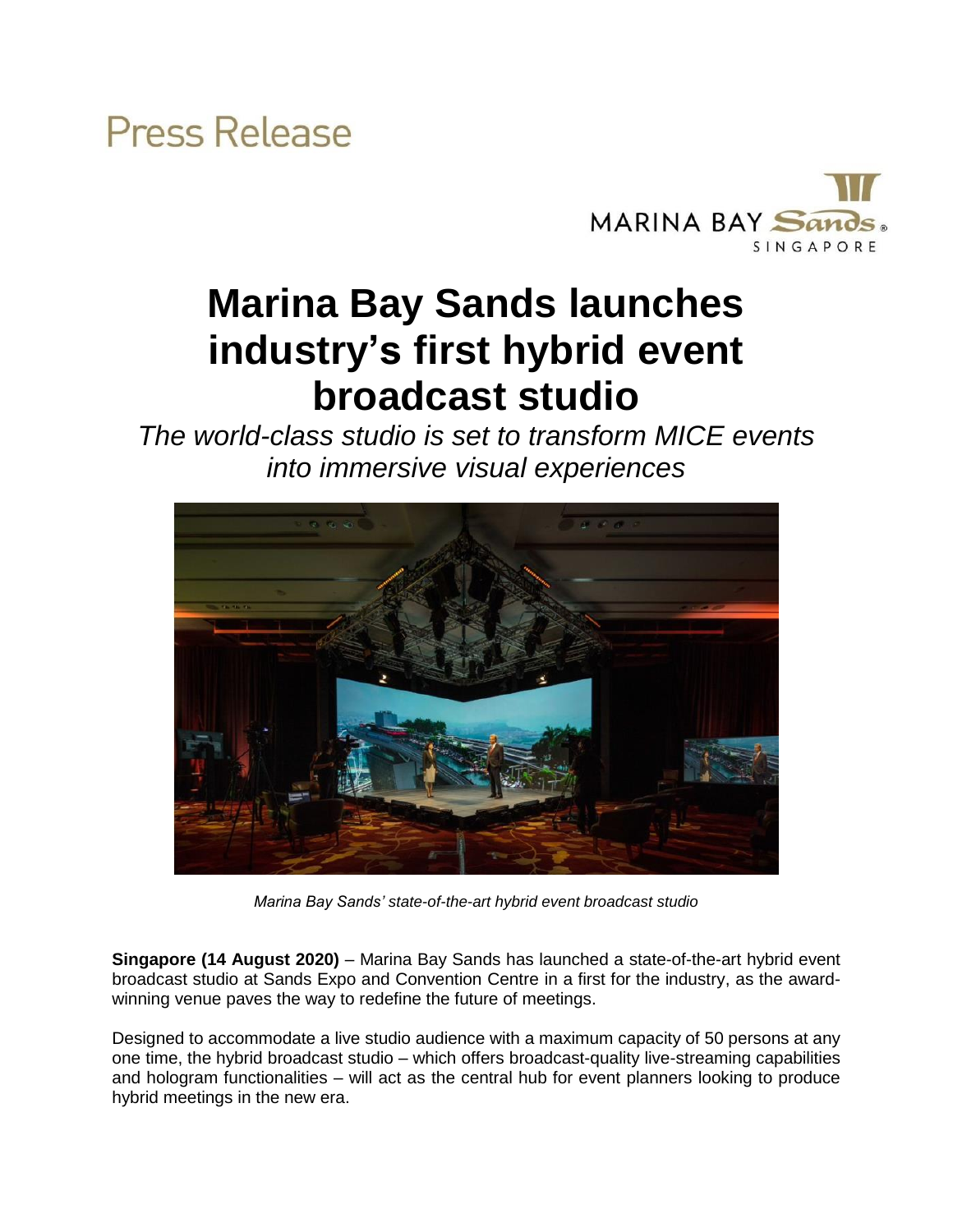

"Hybrid meetings will help enable the return of large-scale events in a virtual manner amid the Covid-19 situation and we want to set the stage for these shows by providing planners with a suite of useful and innovative solutions which are relevant for the times. Our highly advanced hybrid broadcast studio is not only equipped with industry-grade broadcasting equipment and an interactive stage set-up, it will also be maintained with the highest sanitisation levels to ensure the well-being of our clients. Marina Bay Sands will continue enhancing the technical capabilities of our broadcast studio and drive greater demand and innovation in the hybrid events scene," said Paul Town, Senior Vice President of Resort Operations, Marina Bay Sands.

### **An industry-first hybrid event solution**

The studio's centerpiece is a cutting-edge three-dimensional stage fitted with an immersive backdrop and floor that can be reconfigured to fit every event's needs. Replacing the conventional green screen backdrop are two massive 6 metre by 4 metre right-angled LED walls which can show high resolution 360-degree visuals, while a plexiglass LED floor can display stunning floor projections. The three-dimensional stage is designed to provide presenters with a better perspective of their surroundings, helping them to visualise and deliver their presentations in a more immersive environment. Stage lighting systems can be customised, designed and operated to fit an event's specific needs. In this season of travel restrictions, the studio is also able to beam someone from a different part of the world 'live' into Singapore through a holographic presence.



*The broadcast studio was designed and built after months of collaboration and conversations with in-house and external technical experts as well as industry peers*

Marina Bay Sands currently offers three virtual conferencing options – full virtual webcasting and live streaming events; hybrid events with in-person and online audiences; and hybrid events with holographic telepresence. Clients can look forward to an enhanced suite of event tech capabilities incorporating Virtual Reality (VR), Augmented Reality (AR) and Extended Reality (XR) solutions as Marina Bay Sands continues to reimagine the future of meetings.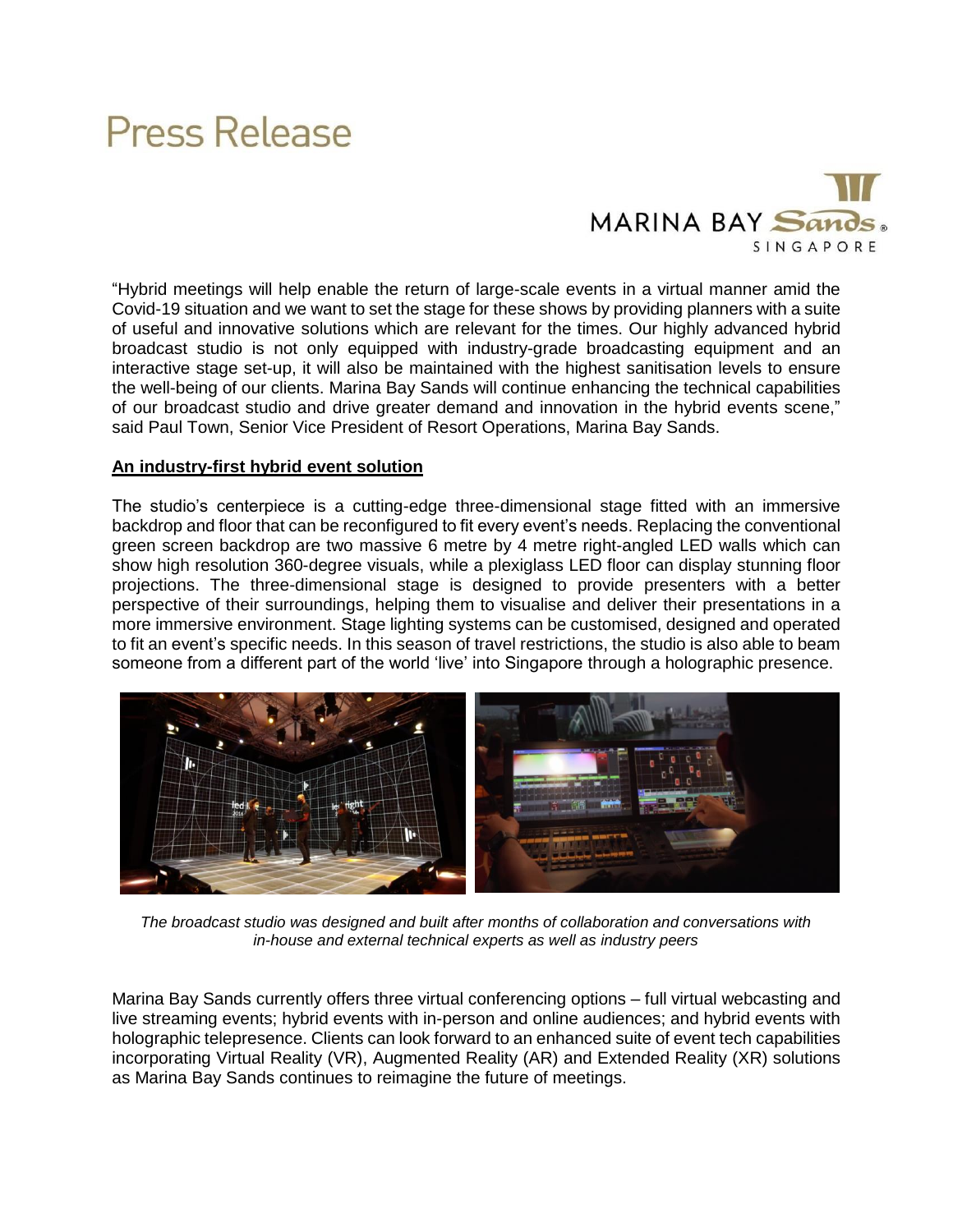

"After months of collaboration and in-depth conversations with our in-house and external technical experts as well as industry peers, we are proud to present a media centre grade hybrid broadcast studio that is set to be a showstopper for the industry," said Ong Wee Min, Vice President of Conventions & Exhibitions, Marina Bay Sands. "This high tech studio goes far beyond the traditional green screen – using the latest right-angled LED walls and stage, it creates an immersive experience to bring presentations to life. We want to provide a holistic ecosystem where we partner clients to co-create and deliver impactful and well-designed hybrid meetings that will not only spark conversations, but help drive engagements and greater attendance for the next edition of events."

### **Collaboration with PCMA**

The world's largest and most recognised network of business events strategists, PCMA's (Professional Convention Management Association) much anticipated annual Convening Leaders conference is the best industry showcase of a highly effective hybrid event. The annual meeting gathers business events professionals around the world to drive innovative ideas and gain insights from industry leaders. Aligning with PCMA's belief in the transformative power that business events can bring, Marina Bay Sands soft launched the hybrid broadcast studio late in July through a collaboration with PCMA. Attendees of the inaugural "PCMA Asia Pacific Community Conversations" were given a sneak preview during the virtual event's welcome address. The integrated resort also recently partnered PCMA and the Singapore Tourism Board (STB) to launch PCMA's Digital Event Strategist (DES) accreditation to a select group of international clients. The virtual kick-off session's welcome address demonstrated to the virtual attendees how holographic telepresence could be used in a hybrid event setting by beaming in one of the presenters onto the set.



*The studio's holographic telepresence abilities allow planners to beam speakers 'live' into Singapore*